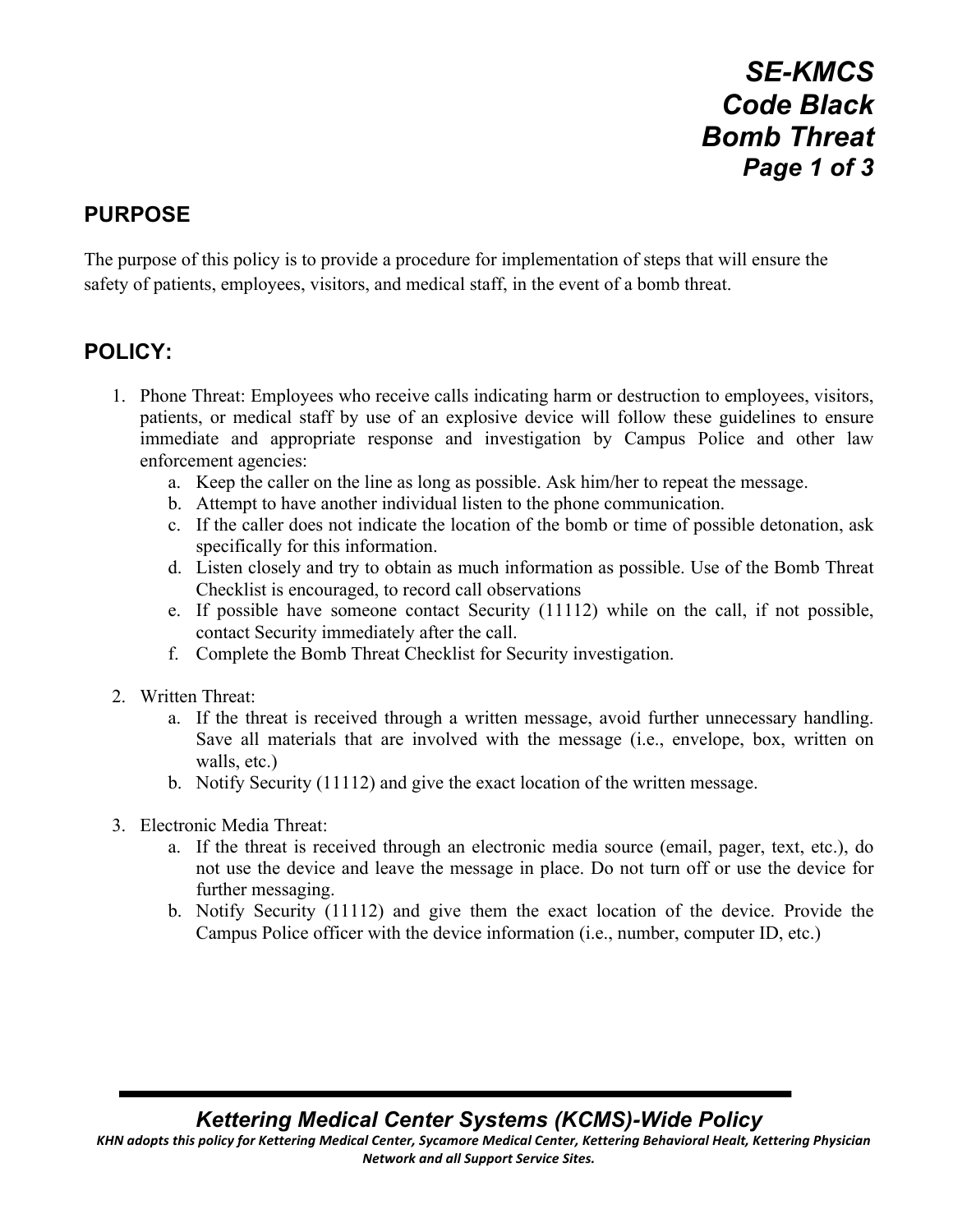#### RESPONSIBILITIES:

- 1. Security:
	- a. Will notify the Administrator On-Call (AOC) and Chief of Security or senior officer.
	- b. Notify appropriate law enforcement and fire/EMS agencies as identified by the Chief of Security.
	- c. Notify the Nursing Supervisor of the facility affected.
	- d. Under the direction of the Chief Security or AOC, direct PBX to announce overhead in the affected facility: "Code Black".
- 2. Administrator on Call:
	- a. Will determine the need to establish incident command and establish a Hospital Command Center (could be co-located out of the affected facility).
	- b. Notify the Chief Executive Officer (CEO) and other senior staff members as needed.
- 3. Campus Security:
	- a. Will notify specialized agencies based on the nature, type, and timing of the threat.
	- b. Provide a representative to the incident command staff for direct consultation to the incident commander.
	- c. Determine the need and method of search activities within the facility.
- 4. Incident Command Staff:
	- a. Provide intelligence information that has been obtained from staff to law enforcement agencies through the Campus Police representative on the Command Staff.
	- b. Through consultation with law enforcement, determine the need for evacuation and implement Code Green if warranted. Development of an evacuation plan should include whether it is a complete or partial; timing of resources; movement through the facility, and the requirements of the responding law enforcement agencies.
- 5. Hospital Staff
	- a. Report any suspicious activity to Security or the Hospital Command Center.
	- b. Visually inspect their work area and halls, noting items that could indicate potential location of a bomb (i.e., moved ceiling tiles, equipment not in normal locations, boxes or packages that are left unattended, etc.)
	- c. **Staff should not**:
		- i. Turn off any electrical devices or switches.
		- ii. Rearrange any furniture, equipment, or boxes/packages.
		- iii. Use cell phones, radios, or paging systems.
		- iv. Pick up or handle unknown packages.

## *Kettering Medical Center Systems (KCMS)-Wide Policy*

KHN adopts this policy for Kettering Medical Center, Sycamore Medical Center, Kettering Behavioral Healt, Kettering Physician *Network and all Support Service Sites.*